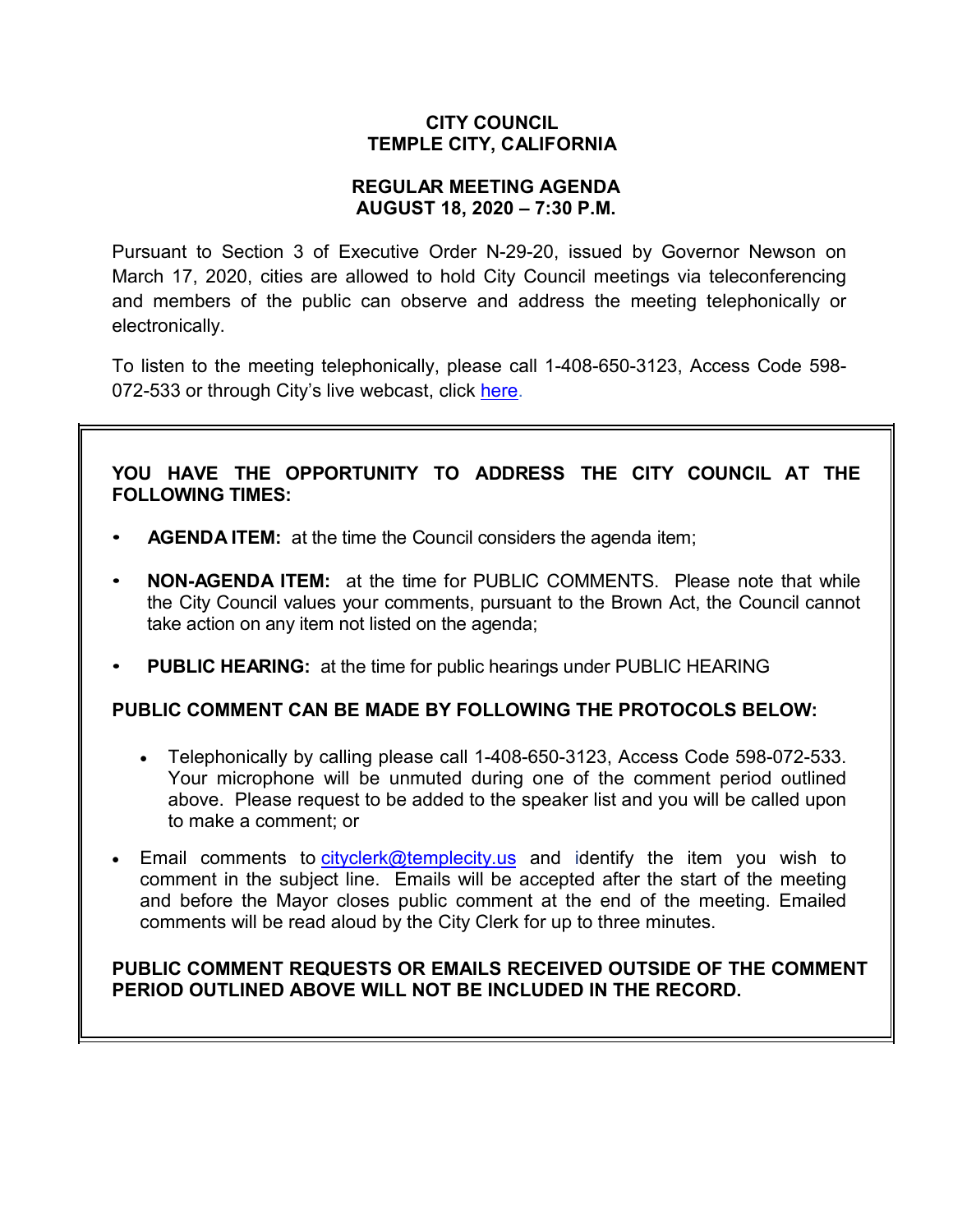City Council Agenda August 18, 2020 Page 2 of 5

- **1. CALL TO ORDER**  Mayor Chavez
- **2. ROLL CALL**  Councilmember Man, Sternquist, Vizcarra, Yu, Chavez

#### **3. INVOCATION**

**4. PLEDGE OF ALLEGIANCE**

#### **5. CEREMONIAL MATTERS – PRESENTATIONS**

#### **6. PUBLIC COMMENTS ON ITEMS NOT LISTED ON THE AGENDA**

The City Council will now hear public comments regarding items **not listed** on the agenda. The procedure to address the City Council is highlighted on the first page of this agenda. This section is limited to 30 minutes total.

#### **7. CONSENT CALENDAR**

All Consent Calendar items may be approved in a single motion as recommended unless removed for further discussion. If members of the City Council or persons in the audience wish to discuss any matters listed on the Consent Calendar, please address them at this time.

Recommendation: Approve Items A through F per recommendations.

#### A. APPROVAL OF MINUTES

The City Council is requested to review and approve:

- 1. Minutes of the Special [City Council Meeting of](https://ca-templecity.civicplus.com/DocumentCenter/View/14901/02-7A-1-CCM---2020-07-29-Closed-Session_Anticipated-Litigation-and-eviction-moratorium) July 29, 2020;
- 2. [Minutes of the Special City Council Meeting of July 30, 2020;](https://ca-templecity.civicplus.com/DocumentCenter/View/14902/03-7A-2-CCM---2020-07-30-Sheriff-Monthly)
- 3. [Minutes of the Regular City Council Meeting of August 4, 2020;](https://ca-templecity.civicplus.com/DocumentCenter/View/14903/04-7A-3-CCM---2020-08-04) and
- 4. [Minutes of the Special City Council Meeting of August 6, 2020.](https://ca-templecity.civicplus.com/DocumentCenter/View/14909/05-7A-4-CCM---2020-08-06-Joint-Meeting-with-the-TCUSD)

Recommendation: Approve.

### B. [LEGISLATIVE UPDATE](https://ca-templecity.civicplus.com/DocumentCenter/View/14904/05-7B-Legislative-Update_Staff-Report_w-attachment)

The City Council is requested to receive and file the legislative update report.

Recommendation: Receive and file update.

#### C. [CONFLICT OF INTEREST BIENNIAL REVIEW](https://ca-templecity.civicplus.com/DocumentCenter/View/14905/06-7C-Biennial-Review-of-Conflict-of-Interest_Staff-Report_w-attachment-and-exhibits)

City Council is requested to approve the City's updated conflict of interest code. A conflict of interest code tells public officials, government employees, and consultants what financial interests they must disclose on their Fair Political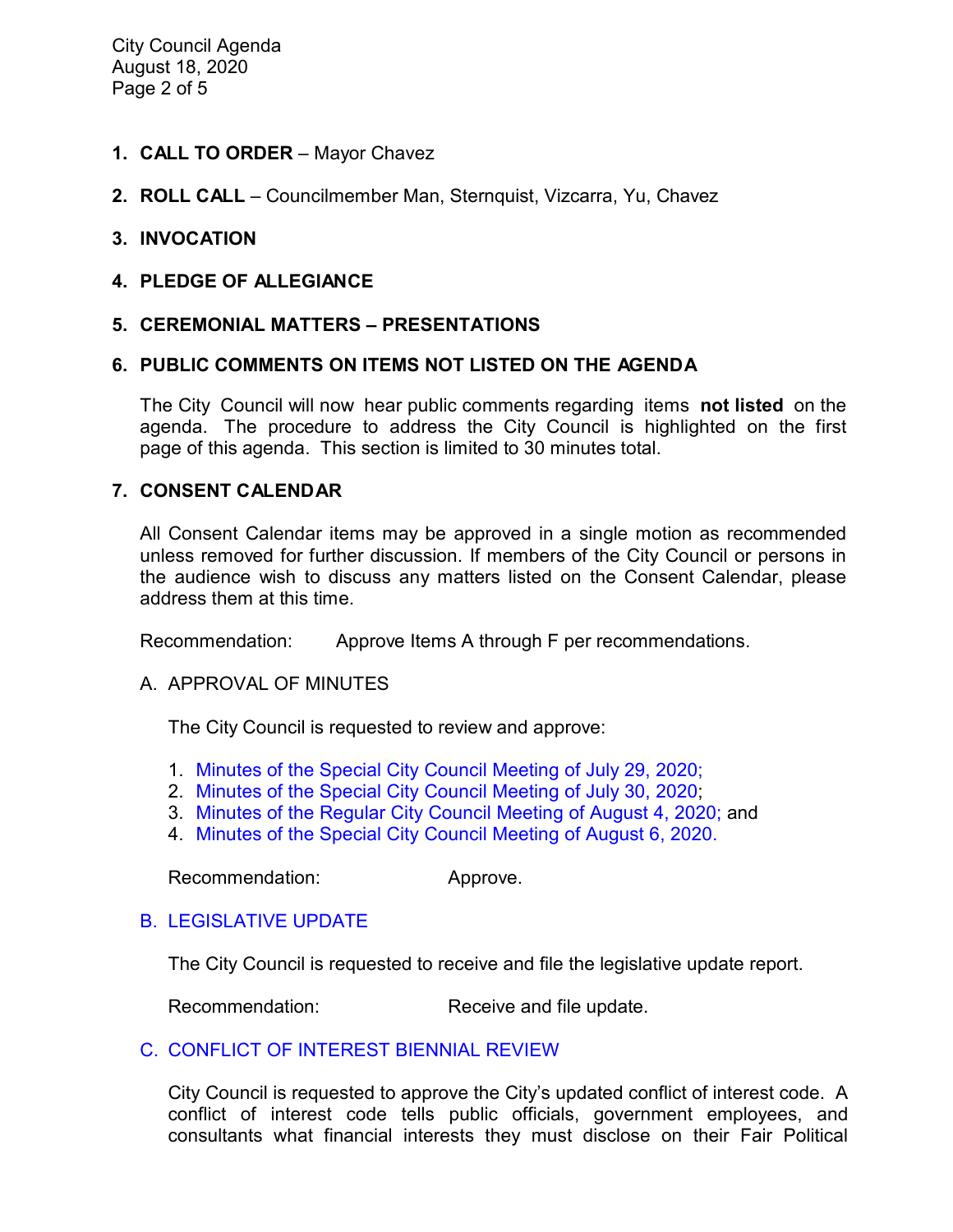Practices Commission Statement of Economic Interests form (Form 700).

Recommendation: Adopt Resolution No. 20-5487 which updates the City's Conflict of Interest Code.

# D. [PROFESSIONAL SERVICES AGREEMENT WITH HARRIS & ASSOCIATES](https://ca-templecity.civicplus.com/DocumentCenter/View/14906/07-7D-Harris-and-Associates_Staff-Report_w-attachment)

The City Council is requested to approve the Professional Services Agreement with Harris & Associates.

Recommendation:

- 1. Approve a professional services agreement with Harris & Associates in the amount of \$27, 040 for work related to the formation of a citywide street maintenance assessment district; and
- 2. Authorize the City Manager to execute the agreement.

### E. [RECOMMENDED BANNER REGULATION CHANGES AND PROPOSED](https://ca-templecity.civicplus.com/DocumentCenter/View/14910/09-7E-Banner-Regulation_Staff-Report)  [MARKETING PROGRAM INVOLVING TEMPORARY BUSINESS BANNERS](https://ca-templecity.civicplus.com/DocumentCenter/View/14910/09-7E-Banner-Regulation_Staff-Report)

The City Council is requested to consider changing the maximum size and number of banner allowed and provide input on the proposed City-sponsored "Open for Business" temporary banner program.

Recommendation:

- 1. Modify the maximum square footage of temporary business banners to one square foot per one and a half linear feet of the wall on which the banner is hung for banner permit applications submitted during the local state of emergency or for the next six months, whichever comes first;
- 2. Temporarily increase the maximum number of banners that can be hung from one to two during the local state of emergency or for the next six months, whichever comes first; and
- 3. Provide input and concur with staff's recommendation for a City-sponsored "Open for Business" temporary banner program.

# F. [ADOPTION OF RESOLUTION NO. 20-5488](https://ca-templecity.civicplus.com/DocumentCenter/View/14907/09-7F-Warrant-Register_Reso-No-20-5488-81820---Warrants--Demands-FY-2020-2021) APPROVING PAYMENT OF BILLS [FOR FISCAL YEAR 2020-21](https://ca-templecity.civicplus.com/DocumentCenter/View/14907/09-7F-Warrant-Register_Reso-No-20-5488-81820---Warrants--Demands-FY-2020-2021)

The City Council is requested to adopt Resolution No. 20-5488 authorizing the payment of bills.

Recommendation: Adopt Resolution No. 20-5488.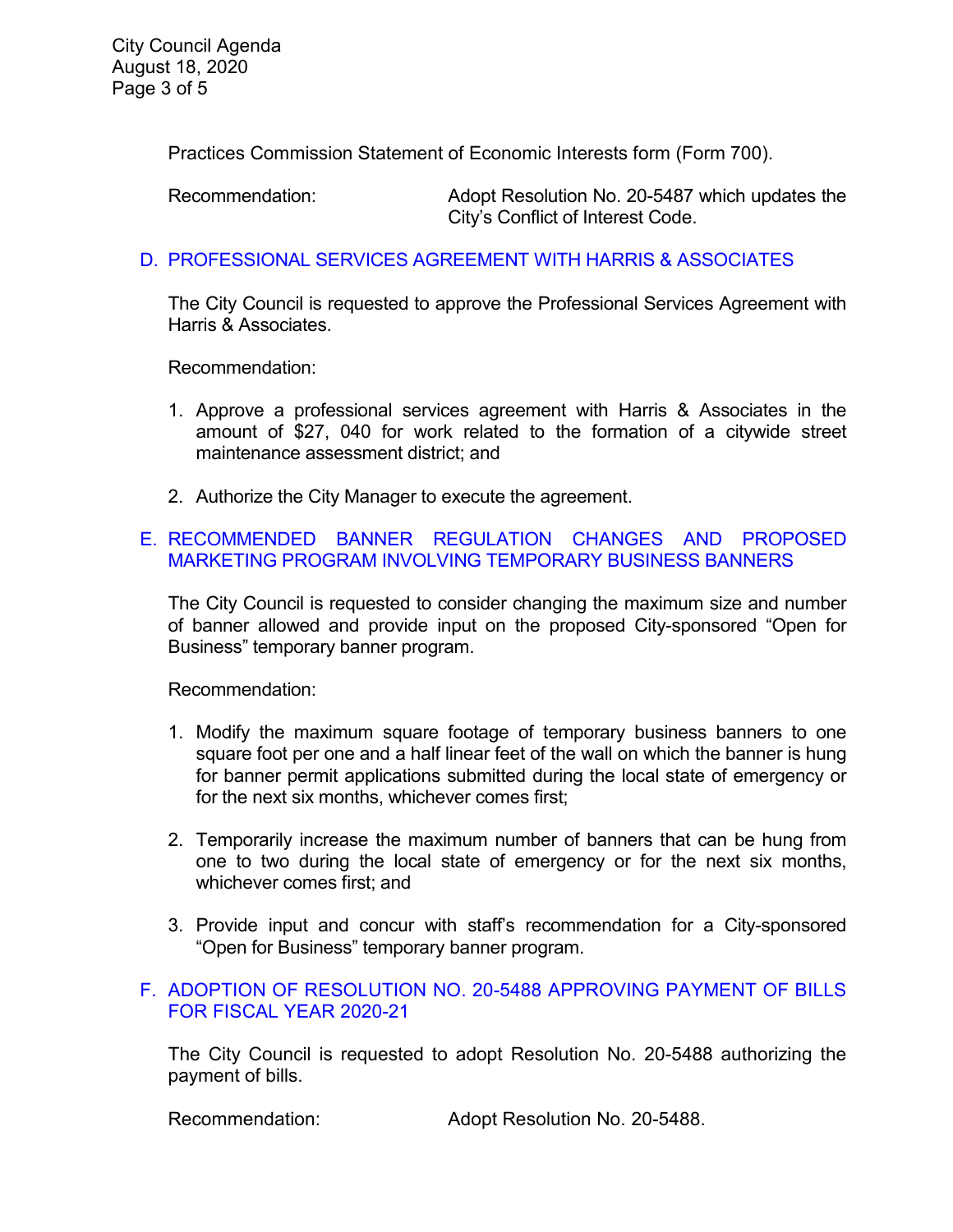City Council Agenda August 18, 2020 Page 4 of 5

### **8. PUBLIC HEARING** – None

### **9. UNFINISHED BUSINESS**

#### **10. NEW BUSINESS**

### A. [COVID-19 BUSINESS CONTINUITY PLAN](https://ca-templecity.civicplus.com/DocumentCenter/View/14911/11-10A_Continuity-Plan_Staff-Report_w-attachment)

City Council's approval of the COVID-19 Business Continuity Plan will formalize the City's service goals and priorities during the pandemic. Council approval will also direct staff to return on September 15 with a report outlining accomplishments to date and proposed actions for the next 60 days.

| Presentation: |         |  | City Manager and Assistant to the City |  |  |
|---------------|---------|--|----------------------------------------|--|--|
|               | Manager |  |                                        |  |  |

Recommendation:

- 1. Approve a COVID-19 Business Continuity Plan, which identifies the City's service goals and priority initiatives during the pandemic; and
- 2. Direct staff to return to Council on September 15 with a staff report outlining accomplishments to date and proposed actions for the next 60 days.

### **11. UPDATE FROM CITY MANAGER**

#### **12. UPDATE FROM CITY ATTORNEY**

### **13. COUNCIL REPORTS REGARDING AD HOC OR STANDING COMMITTEE MEETINGS**

- A. SCHOOL DISTRICT/CITY STANDING COMMITTEE (Councilmember Man and Mayor Chavez) – Formed 1/3/2012
- B. LAS TUNAS DOWNTOWN REVITALIZATION STANDING COMMITTEE (Mayor Chavez and Mayor Pro Tem Yu) – Formed 2/18/2014
- C. FUTURE DEVELOPMENT OF CITY PROPERTIES STANDING COMMITTEE (Mayor Pro Tem Yu and Councilmember Man) – Formed 2/18/2014
- D. AUDIT STANDING COMMITTEE (Mayor Chavez and Mayor Pro Tem Yu) – Formed 7/15/2014
- E. FACILITIES, PUBLIC WORKS, AND INFRASTRUCTURE STANDING **COMMITTEE** (Mayor Pro Tem Yu and Councilmember Man) – Formed 4/4/2017